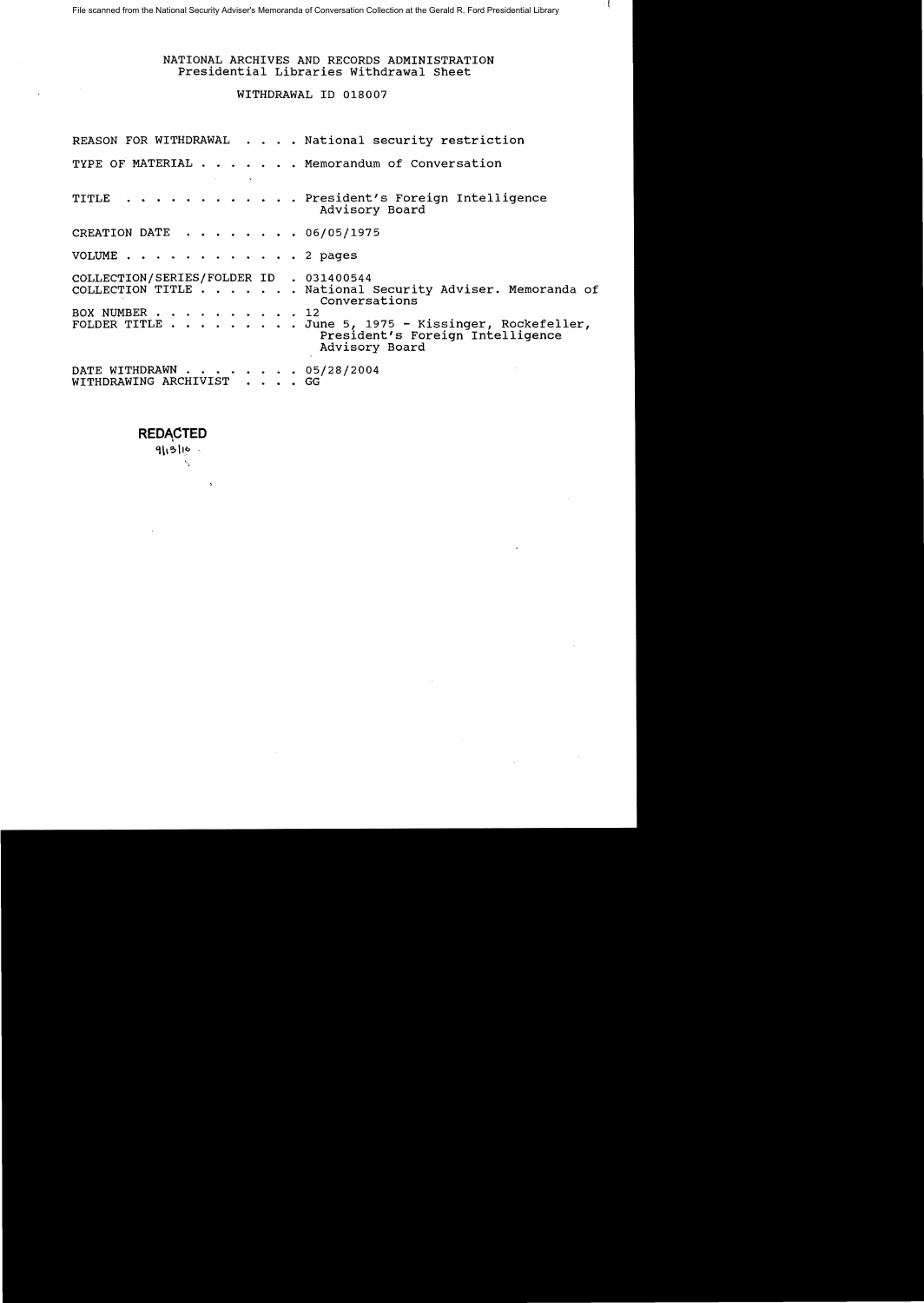nverott BL

THE WHITE HOUSE

WASHINGTON

E<del>GRE</del>T/SENSITIVE/XGDS

DECLASSIFIED w/ portions exempted **EQ 1250 for compare** ©ি ০৪· ৭৪ · ৮ ২ -CIA etr S/14/09 OSO ltr By due NARA, Date 119/10

### MEMORANDUM OF CONVERSATION

#### PRESIDENT'S FOREIGN INTELLIGENCE ADVISORY BOARD

#### Luncheon - Thursday, June 5, 1975

There was a discussion of the Soviet interception of telephone communications in the area.

Admiral Anderson: The NIE is overly optimistic and possibly slanted. Especially in ASW. These estimates tend to give the President what they think he would like to hear.

Foster: The capacity is present. It is a question of whether they want to pursue it. The data indicate that the present generation of missiles under test could have the capacity by 1980 of the post '85 systems. By 1985, if there are a number of new missiles  $(SS-18)$ 's and 19's) with the present warheads, the Minutemen will be more vulnerable than we now estimate.

I am also concerned about ASW. Indications are that they may be able to -- with systems they are developing -- to trace submarines 90 percent of the time from port to port.

Shultz: This possibility is excluded in the NIE.

Kissinger: I think the problem is the system. We do not get sharp alternative views. Each agency is under pressure not to estimate anything which would put its systems at risk.

The President needs an explicit paper setting out what the report says on particular systems and what the Board's concerns are.

Vice President: I would give this Committee oversight over urgent matters and wrongdoing.

Henry A. Kissinger CLASSIFIED BY

EXEMPT FROM GENERAL DECLASSIFICATION R<del>ET</del>/SENSITIVE/XGDS SCHEDULE OF EXECUTIVE ORDER 11652 EXEMPTION CATEGORY  $5(B)$ ,  $(1, 3)$ 

AUTOMATICALLY DECLASSIFIED ON Imp. to det.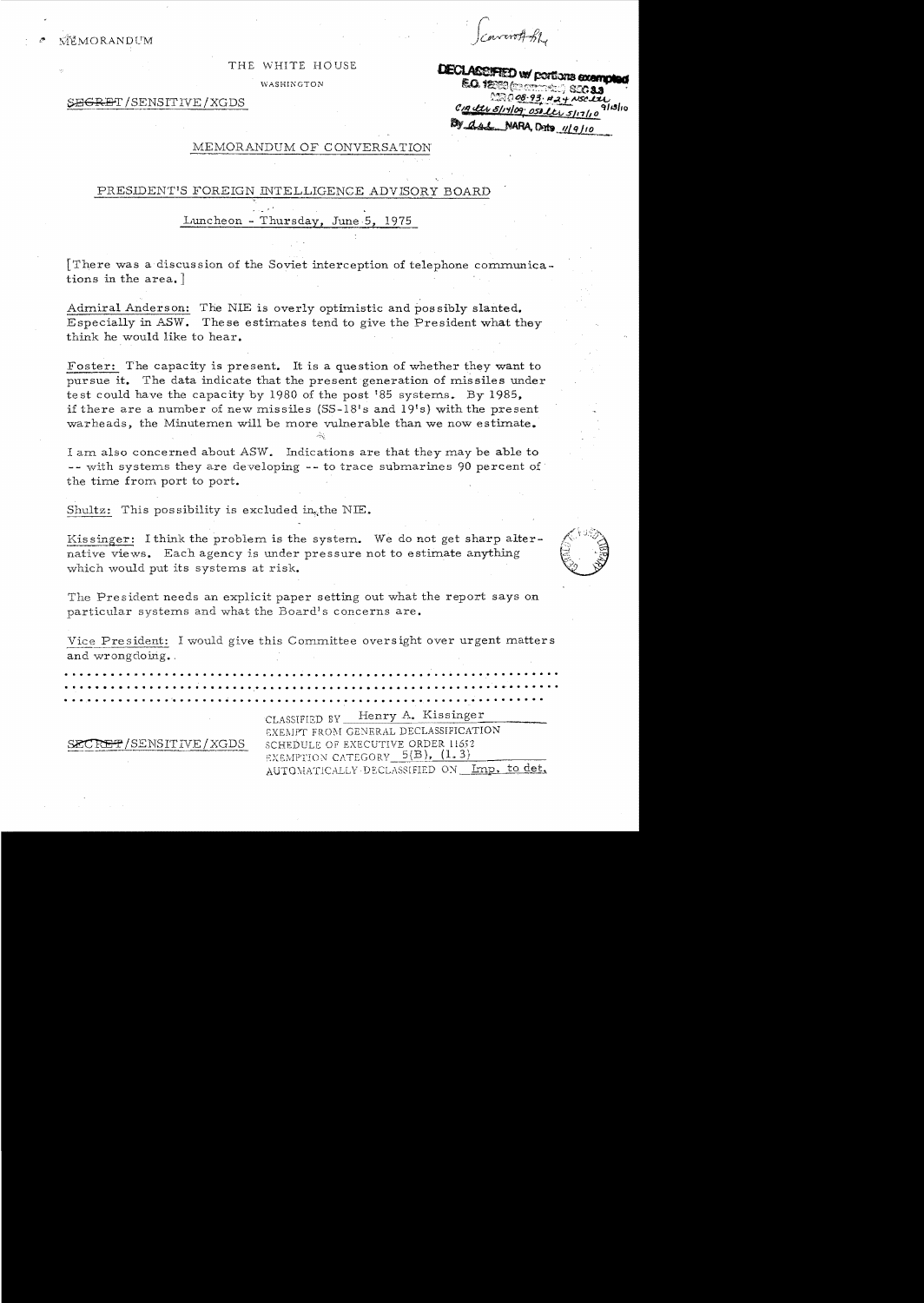#### ${SECREL}/SENSTITIVE}/XGDS$  2

Teller: But it was encouraging to hear how we have found out about it.

Kissinger: For us to put this out will cause a storm against the USSR which will jeopardize our larger intere sts with the Soviet Union.

Galvin: But we may have a Cc:t.<;:h 22 thing. • ••••••••••••••••••••••••••• .. '1 •• . . ... . ... . . . . . . . . . . . . . . . ., ................................**.. ...... .**  .. . . . . . . . . . . . **.'. . . . .. . . . . . . . . . . . . . . . . . . . . . . . . . . . .. . . . . . . . . . . ' . . . ..** 

Teller: I don't think we should do anything to exclude mobile missiles.

Kissinger: What kind of mobile missiles do you recommend?

Teller: I tend to favor air mobility but I would not ban any.

Kissinger: I agree.

Foster: What is key is that we maintain our deterrent capability.

Kissinger: If our submarines can be tracked, we may want to change the kind of submarines.

•• • • • • **• • \_.............................,' ••••••••••••••••••' ••• 4f •** يم<br>Foster: ۲۰۰۰ نفر نور ۲۰۰۰ نفر نور در ۲۰۰۰ نفر نور در ۲۰۰۰ نفر نور در ۲۰۰۰ نفر نور ۲۰۰۰ نفر نور تا تا تا تاک<br>۲۰۰۰ نفر نور ۲۰۰۰ نفر نور در ۲۰۰۰ نفر نور در ۲۰۰۰ نفر نور در ۲۰۰۰ نفر نور در ۲۰۰۰ نفر نور در ۲۰۰۰ نفر نور در ۲

Vice President: When the public finds out, they will want to know why it wasn't stopped and why people weren't warned.

Why shouldn't we jam the Soviet reception? Why shouldn't we jam the Soviet reception?<br>Baker: That would take bathing them.<br> $\begin{pmatrix} 0 & 0 \\ 0 & 0 \end{pmatrix}$ 

#### SECRET/SENSITIVE/XGDS